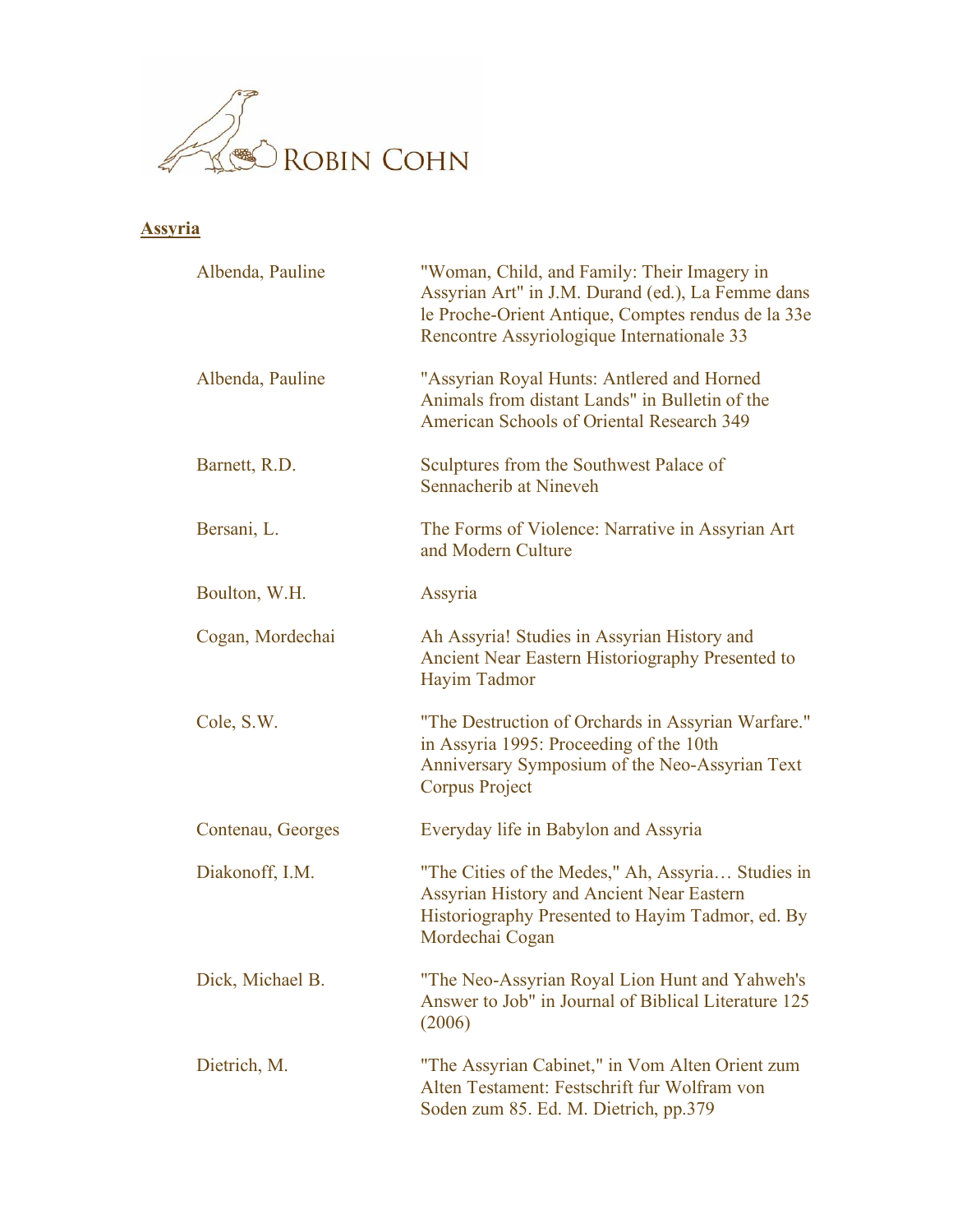| Fergusson, James        | The Palaces of Nineveh and Persepolis                                                                                                                                           |
|-------------------------|---------------------------------------------------------------------------------------------------------------------------------------------------------------------------------|
| Foster, Benjamin R.     | "Notes on Women in Sargonic Society" in J.M.<br>Durand (ed.), La Femme dans le Proche-Orient<br>Antique, Comptes rendus de la 33e Rencontre<br>Assyriologique Internationale 33 |
| Goldman, Bernard        | "Some Assyrian Gestures" Bulletin of the Asia<br>Institute: In Honor of Richard Nelson Frye, Aspects<br>of Iranian Culture, Carol Altman Bromberg, ed.,<br>Vol. 4 (1990)        |
| Grayson, A.K.           | "New Evidence on an Assyrian Hunting Practice,"<br>in Wevers, J.W. and Redford, D.B. (eds.) Essays on<br>the Ancient Semitic World                                              |
| Grayson, A.K.           | "Assyrian Civilization," in The Cambridge Ancient<br>History, vol. 3, part 2, 2nd ed.                                                                                           |
| Grayson, A.K.           | "Assyrian Rule of Conquered Territory," in<br>Civilizations of the Ancient Near East                                                                                            |
| Green, A.R.             | "A Note on the Assyrian 'Goat-Fish', 'Fish-Man,'<br>and 'Fish-Woman'" Iraq 48 (1986), pp. 25-30                                                                                 |
| Gwaltney, W.C.          | "Assyrians", in A.J. Hoerth, G.L. Mattingly and<br>E.M. Yamauchi (eds.), Peoples of the Old<br><b>Testament World</b>                                                           |
| Harper, Prudence Oliver | The Royal Hunter: Art of the Sasanian Empire                                                                                                                                    |
| Healy, M.               | The Ancient Assyrians                                                                                                                                                           |
| Henshaw, Richard A.     | "The Assyrian Army and Its Soldiers, 9th - 7th C<br>BC" Paleologia 16 (1969)                                                                                                    |
| Henshaw, Richard A.     | Late Neo-Officialdom                                                                                                                                                            |
| Hooke, S.H.             | Babylonian & Assyrian Religion                                                                                                                                                  |
| Kubie, Nora Benjamin    | Road to Nineveh: The Adventures and Excavations<br>of Sir Austen Henry Layard                                                                                                   |
| Laessoe, Jorgen         | Studies on the Assyrian Ritual and Series bit rimki                                                                                                                             |
| Larsen, Morgens Trolle  | The Old Assyrian city-state and its colonies                                                                                                                                    |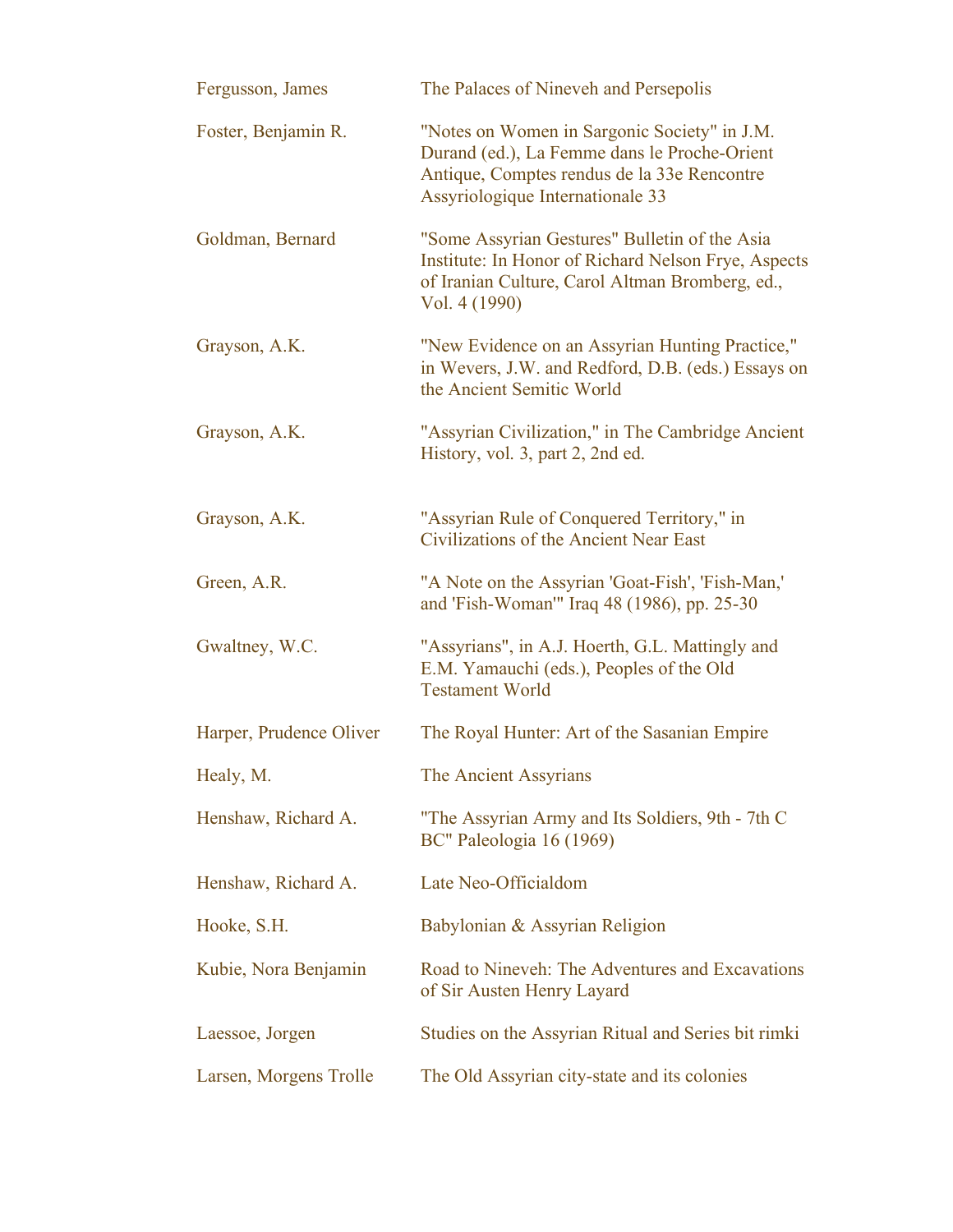| Larsen, Morgens Trolle | The Conquest of Assyria: Excavations in an antique<br>land 1840-1860                                                                                                                                                   |
|------------------------|------------------------------------------------------------------------------------------------------------------------------------------------------------------------------------------------------------------------|
| Layard, Austen Henry   | Nineveh and its Remains                                                                                                                                                                                                |
| Liverani, Mario        | "The Ideology of the Assyrian Empire" in Power<br>and Propaganda: A Symposium on Ancient<br>Empires, ed. By Mogens Trolle Larsen                                                                                       |
| Mattila, R.            | The King's Magnates: Prolegomena to the Study of<br>the Highest Officials of the Neo-Assyrian Empire<br>(Ph.Lic. Dissl. University of Helsinki, 1992)                                                                  |
| Novak, Mirko           | "The Artificial Paradise: Programme and Ideology<br>of Royal Gardens" in Sex and Gender in the<br>Ancient Near East: Proceedings of the 47th<br>Rencontre Assyriologique Internationale, Helsinki,<br><b>July 2001</b> |
| Oded, Bustanay         | War, Peace, and Empire: Justification for War in<br><b>Assyrian Royal Inscriptions</b>                                                                                                                                 |
| Parker, Bradley J.     | The Mechanics of Empire: The Northern Frontier of<br>Assyria as a Case Study in Imperial Dynamics                                                                                                                      |
| Parker, Bradley J.     | "Garrisoning the Empire: Aspects of the<br>Construction and Maintenance of Forts on the<br>Assyrian Frontier," Iraq, 59, 1997, p.77-87                                                                                 |
| Parker, Bradley J.     | "At the Edge of Empire: conceptualizing Assyria's<br>Anatolian Frontier ca. 700 BC" Journal of<br>Anthropological Archaeology 21 (2002) 371-395                                                                        |
| Parpola, S.            | Assyria 1995                                                                                                                                                                                                           |
| Pecirkova, J.          | "The Administrative Organization of the Neo-<br>Assyrian Empire," Archiv Orientalni 45 (1977)                                                                                                                          |
| Postgate, J. Nicholas  | Taxation and Conscription in the Assyrian Empire                                                                                                                                                                       |
| Postgate, J. Nicholas  | "Assyria: the Home Provinces" in Liverani, Mario -<br>Neo-Assyrian Geography                                                                                                                                           |
| Postgate, J. Nicholas  | "The Economic Structure of the Assyrian Empire" in<br>Power and Propaganda: A Symposium on Ancient<br>Empires, Mogens Trolle Larsen, ed. (Mesopotamia:<br>Copenhagen Studies in Assyriology, Vol. 7)                   |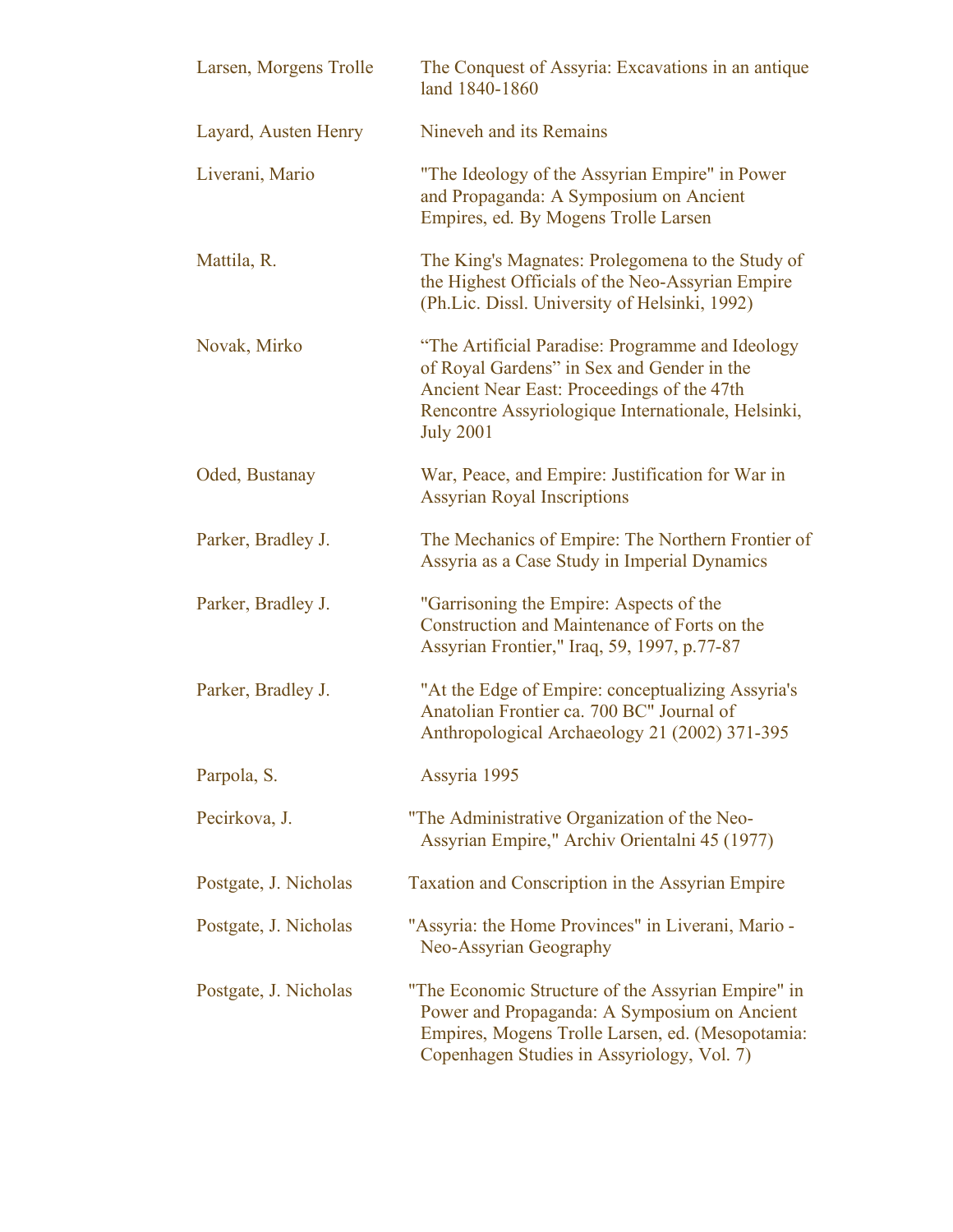| Postgate, J. Nicholas  | "Some Remarks on Conditions in the Assyrian<br>Countryside," Journal of the economic and Social<br>History of the Orient 17 (1974): 225-43                                                                                                                 |
|------------------------|------------------------------------------------------------------------------------------------------------------------------------------------------------------------------------------------------------------------------------------------------------|
| Radner, K.             | The Prosopography of the Neo-Assyrian Empire                                                                                                                                                                                                               |
| Ragozin, Zenaide A.    | The Story of Assyria                                                                                                                                                                                                                                       |
| Reade, J.M.            | Religious ritual in Assyrian sculpture', in B.N. Porter<br>(ed.), Ritual and politics in ancient Mesopotamia                                                                                                                                               |
| Reade, J.M.            | "The Neo-Assyrian Court and Army: Evidence from<br>the Sculpture." Iraq 34 (1972)                                                                                                                                                                          |
| Rollin, Sue            | "Women and Witchcraft in Ancient Assyria." Images<br>of Women in Antiquity, ed. Averil Cameron and<br><b>Amelie Kuhrt</b>                                                                                                                                  |
| Saggs, H.W.F.          | The Might That Was Assyria                                                                                                                                                                                                                                 |
| Saggs, H.W.F.          | "The Assyrians" in Peoples of Old Testament Times,<br>Wiseman, ed.                                                                                                                                                                                         |
| Saggs, H.W.F.          | Everyday Life In Babylonia and Assyria                                                                                                                                                                                                                     |
| Saggs, H.W.F.          | Nineveh and its Remains                                                                                                                                                                                                                                    |
| Saggs, H.W.F.          | Assyriology and the Study of the Old Testament                                                                                                                                                                                                             |
| Sayce, Archibald Henry | Social Life Among the Assyrians and Babylonians                                                                                                                                                                                                            |
| Sayce, Archibald Henry | Babylonians & Assyrians                                                                                                                                                                                                                                    |
| Stronach, David        | "The Garden as a Political Statement: Some Case<br>Studies from the Near East in the First Millennium<br>B.C" Bulletin of the Asia Institute: In Honor of<br>Richard Nelson Frye, Aspects of Iranian Culture,<br>Carol Altman Bromberg, ed., Vol. 4 (1990) |
| Thompson, R.C.         | A Century of Exploration at Nineveh (1929)                                                                                                                                                                                                                 |
| Torrey, C.C.           | "Nineveh in the Book of Tobit" Journal of Biblical<br>Literature 41 (1922) 237-45                                                                                                                                                                          |
| Turner, G.             | "The State Apartments of Late Assyrian Palaces" Iraq<br>32 (1970)                                                                                                                                                                                          |
| Vaux, William          | Nineveh and Persepolis: An Historical Sketch of<br><b>Ancient Assyria</b>                                                                                                                                                                                  |